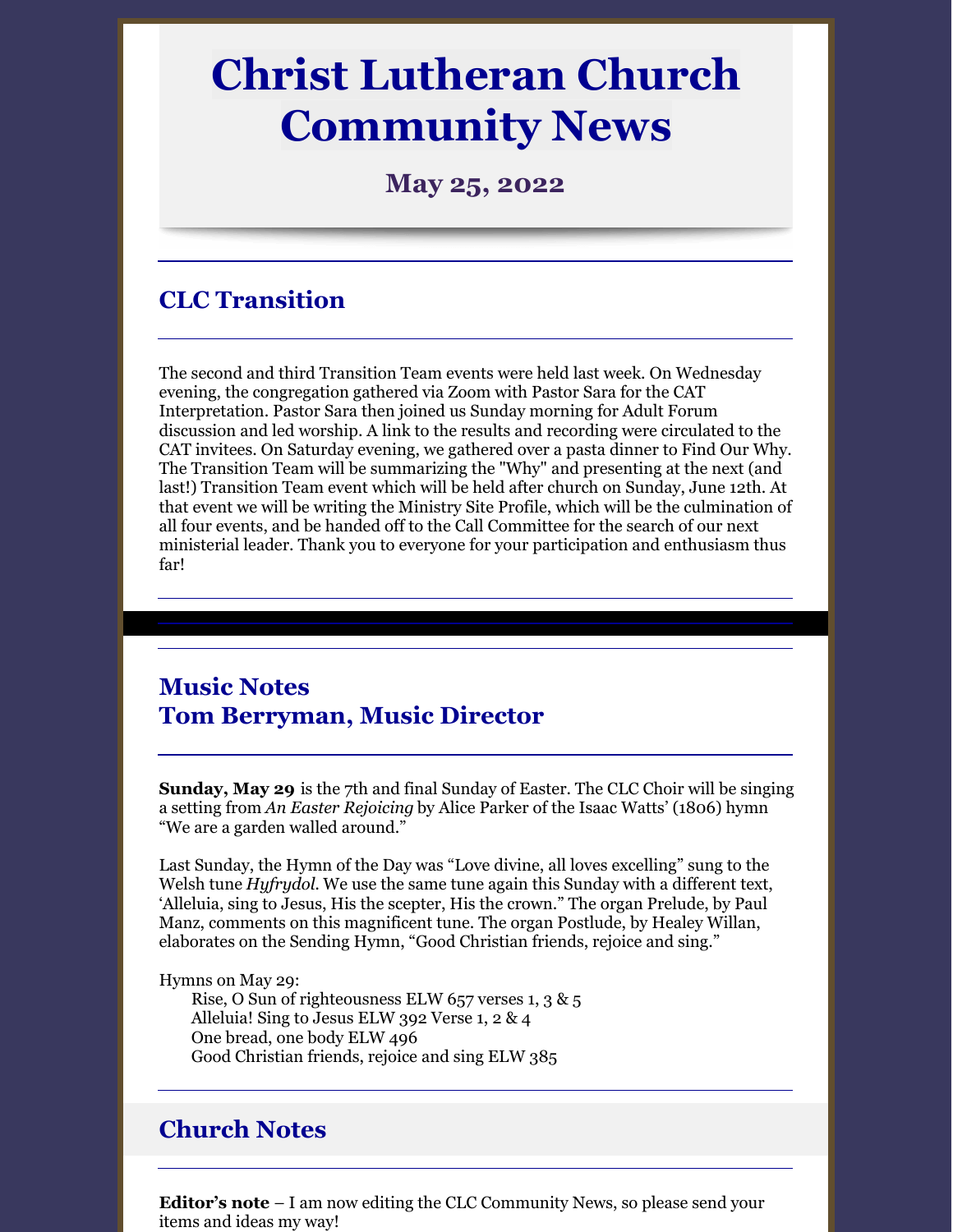# **Adult Formation**



CLC's Social Justice Committee invites you to join with the "Green Reads" book group in a **Community Read**, **Sunday, June 12, 4 pm** of the book *Saving Us: A Climate Scientist's Case for Hope and Healing in a Divided World*, written by Katharine Hayhoe. Folks from around Natick will gather with CLC Book Group members and "Green Readers" outdoors on the church lawn to discuss effective ways to engage people in conversations about climate change. Each Sunday at worship we offer an intercessory prayer for creation. As people of faith, how do we carry those prayers into our conversations with others about ways to care for creation?

On **June 6, 7:30 pm,** CLC Book Group members will gather via Zoom to discuss a book each has selected from their own bookshelves, offering a smorgasbord of book suggestions to one another. Pick a short book so that you can join the Community Read on June 12!



# **Looking Ahead**

**Sunday June 12, 11 AM** – the Transition Team will host a Ministry Profile Writing Event. Results of all of the previous transition activities will be used to produce a document that the Call Committee will then use in the search for our next pastor.

**June 5 thru July 6** – St Peter's Lutheran Church in Harwich will host a display of reproduction prints of the art from The Saint John's Bible, a beautifully hand-written and hand-illuminated Bible that is unique in modern times. The St John's Bible Project director will visit and give several presentations on June 14 and 15. CLC owns a set of the print versions of the Bible, which are stored in the Memorial Room. For more information contact Joyce Simon.

# **Call to Action**

#### BOOM CHICKA BOOM!

Calling all who Walk, Run, Cycle, Swim, Roll, or anyone who moves in any way. Camp Calumet's *[Walk-the-Walk](https://www.calumet.org/giving/walkthewalk) Registration* is now open. Our team name is Christ Natick. This year the goals are even higher than last year, so we need your help to reach the 2,500 registrants (including our four legged friends) to tackle the 350,000 miles collectively. The mileage will be tracked from July 1, 2022 through August 31, 2022 with regular reporting to Christ Natick's Co-Captains - Nadia & James Salerno. If you